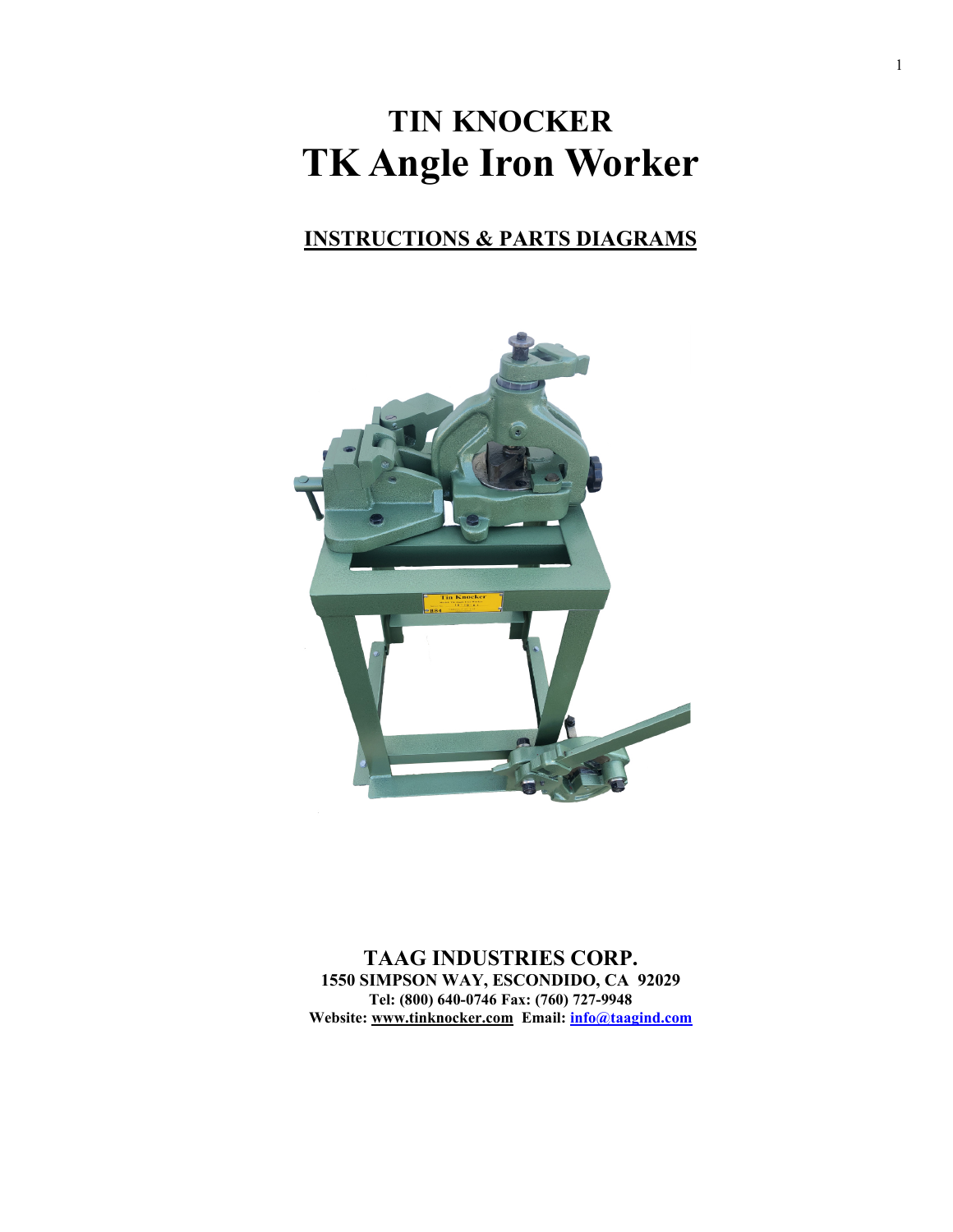# **TIN KNOCKER SAFETY RULES**

- 1. Never use a machine or tool for anything other than its intended purpose. Use the proper tool and equipment for the task.
- 2. Do not operate the machine in excess of its rated capacity.
- 3. Beware of protruding machine elements or assemblies. Avoid any pinch-points created by the movement of the machine's components.

#### **FOR MAXIMUM OPERATOR SAFETY DO:**

- 1. Read and understand this manual
- 2. Be sure to stay within capacity of this machine
- 3. Wear safety classes.

**CAUTION:** The machine must be securely bolted to the floor before use.

#### **SPECIFICATIONS:**

The TK Angle Iron Worker consists of Angle Iron Shear, Angle Iron Notcher and Angle Iron Bender. A 72" operating bar handle is furnished and fits all of the tools.

Height: 33" (838.2mm) Max. Capacity:  $2$ " x  $2$ " x  $\frac{1}{4}$ " Floor Space:  $21\frac{1}{2}$ " x  $26$ " Weight: 200 lbs. Dimensions: 40" x 48" x 50"

#### **ANGLE IRON SHEAR**

**CARE**: A heavy gear lubricant should be applied to the gear teeth, movable shear arm and operating handle. Light machine oil should be placed in oil holes provided in movable shear arm and operating handle. All bolts and nuts should be checked occasionally to insure their being tight. Long die segment and short die segment have four cutting edges and may be rotated. Support stud adjusting screw may require adjustment to insure angle being level with die segments.

#### **ANGLE IRON SHEAR PARTS LIST**

| FINE NO. | PART NO. | <b>DESCRIPTION</b> | <b>QUANTITY</b> |
|----------|----------|--------------------|-----------------|
|          |          |                    |                 |
|          |          |                    |                 |
|          |          |                    |                 |
|          |          |                    |                 |
|          |          |                    |                 |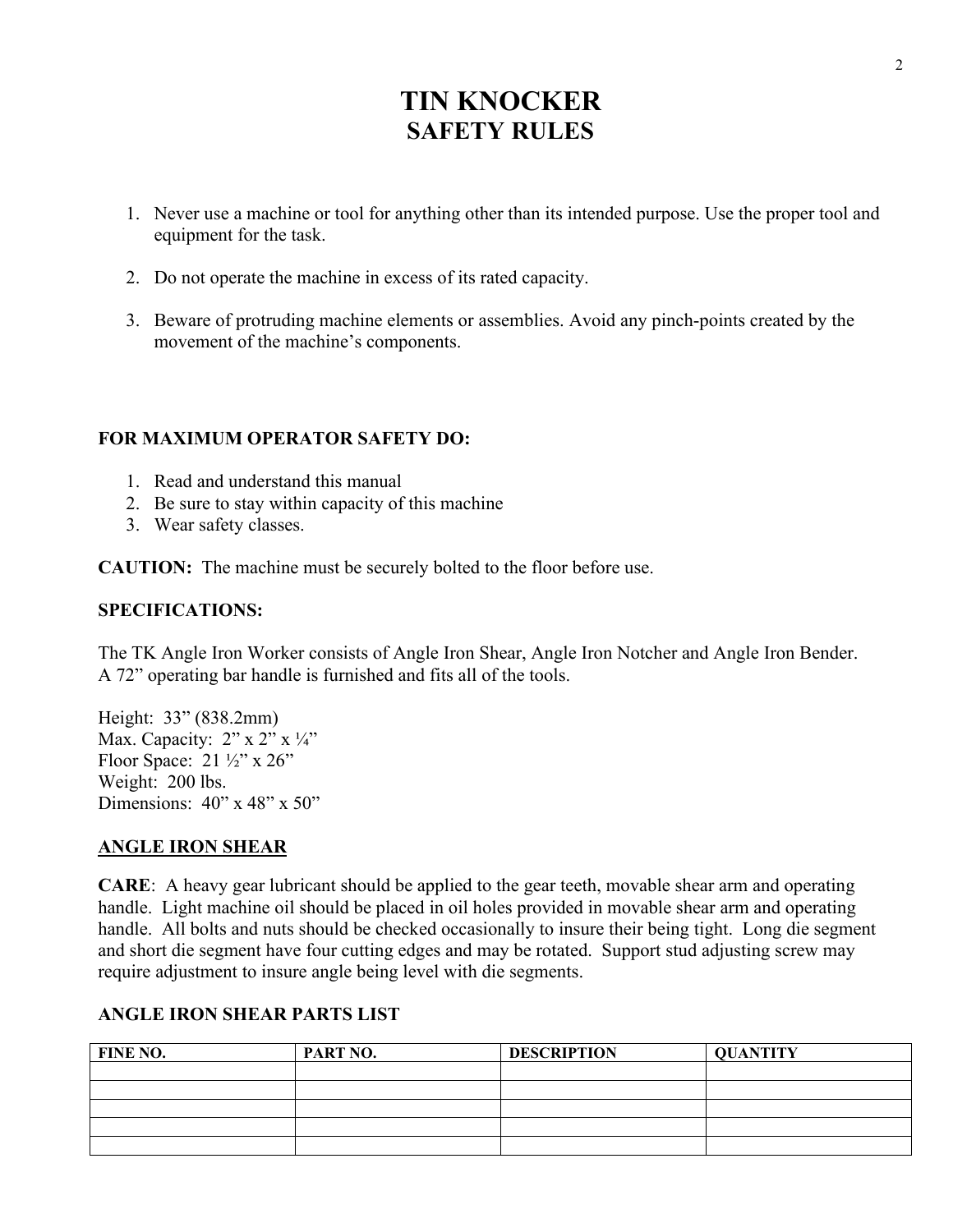| the contract of the contract of the contract of the contract of the contract of                                 |
|-----------------------------------------------------------------------------------------------------------------|
|                                                                                                                 |
|                                                                                                                 |
| the contract of the contract of the contract of the contract of the contract of the contract of the contract of |

#### **ANGLE IRON NOTCHER**

**CARE**: Before attaching coupling pin to spindle, grease coupling head.

**OPERATION**: Coupling nuts have left hand thread. To assemble spindle, place a small amount of heavy grease in ball race of spindle. Slide stop collar on spindle with notch "A" n stop collar in down position. Place 30 ball bearings (11/32") in ball race of spindle and thread into ball race sleeve as far as possible; turn back until ball race can be seen. Align notch "A" in stop collar with "B" start of ball race in frame and tighten the three-stop collar set screws. Screw ball race sleeve into punch body until bottom of ball race sleeve is even with bottom of punch body. Align flats and insert set screw plugs and screws.

CAUTION: After angle has been notched, front clamp screw (13) must be backed out to free clamp bracket (14). This must be done prior to reversing spindle direction. Failure to do so will result in damage to tool.

| FINE NO. | PART NO. | <b>DESCRIPTION</b> | <b>QUANTITY</b> |
|----------|----------|--------------------|-----------------|
|          |          |                    |                 |
|          |          |                    |                 |
|          |          |                    |                 |
|          |          |                    |                 |
|          |          |                    |                 |
|          |          |                    |                 |
|          |          |                    |                 |

#### **ANGLE IRON NOTCHER PARTS LIST**

#### **ANGLE IRON BENDER**

**CARE**: An occasional oiling of all moving parts with a light machine oil is all the care necessary for this tool.

**OPERATION:** Loosen vise handles sufficiently to allow the angle iron to be bent to slide between the stationary jaw and the movable clamp jaw arm. Tighten vise handle. Loosen operating handle swivel block stud set screw. Set the operating handle swivel block stud on dimension closest to the angle to be bent (three settings are provided:  $1/8$ ",  $\frac{1}{4}$ " and  $3/16$ "). Tighten set screw after setting stud at desired setting. If the vise handle is turned out too far it is possible for the moveable clamp jaw spring to be dislodged from its seat. If this happens, drive the movable clamp jaw pin out, reinsert spring in its recess and reassemble the movable clamp jaw and arm pin.

#### **ANGLE IRON BENDER PARTS LIST**

| FINE NO. | PART NO. | <b>DESCRIPTION</b> | <b>QUANTITY</b> |
|----------|----------|--------------------|-----------------|
|          |          |                    |                 |
|          |          |                    |                 |
|          |          |                    |                 |
|          |          |                    |                 |
|          |          |                    |                 |
|          |          |                    |                 |